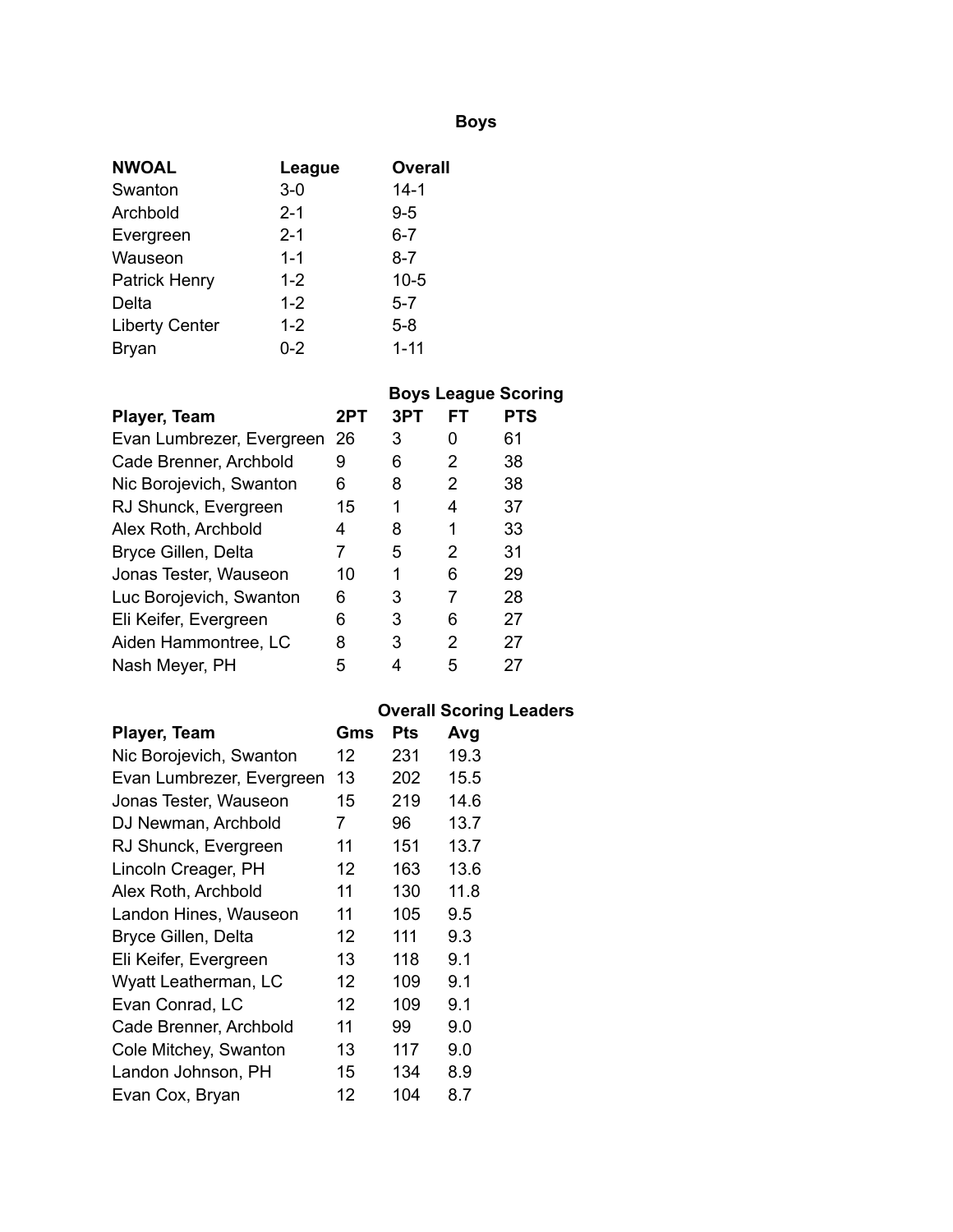### **Overall Rebounding Leaders**

| Player, Team            | Gms | <b>Total</b> | Avg  |
|-------------------------|-----|--------------|------|
| Evan Conrad, LC         | 12  | 133          | 11.1 |
| RJ Shunck, Evergreen    | 11  | 80           | 7.3  |
| Will Seedorf, PH        | 15  | 104          | 6.9  |
| Nic Borojevich, Swanton | 12  | 78           | 6.5  |
| DJ Newman, Archbold     | 7   | 42           | 6.0  |
| Jonas Tester, Wauseon   | 15  | 90           | 6.0  |
| Landon Hines, Wauseon   | 11  | 66           | 6.0  |
| Aiden Behrman, PH       | 15  | 89           | 5.9  |

#### **Overall Assist Leaders**

| Player, Team              | Gms | Ast. | Avg |
|---------------------------|-----|------|-----|
| Landon Johnson, PH        | 15  | 54   | 3.6 |
| Alex Roth, Archbold       | 11  | 38   | 3.5 |
| Evan Lumbrezer, Evergreen | 13  | 44   | 3.4 |
| Eli Keifer, Evergreen     | 13  | 39   | 3.0 |
| DJ Newman, Archbold       | 7   | 20   | 2.9 |
| Bryar Knapp, Delta        | 8   | 20   | 2.5 |
| Gavin Bailey, Archbold    | 14  | 32   | 2.3 |
| Jonas Tester, Wauseon     | 15  | 35   | 2.3 |
| Jude Armstrong, Wauseon   | 13  | 30   | 2.3 |

**Girls**

| <b>NWOAL</b>          | League  | <b>Overall</b> |
|-----------------------|---------|----------------|
| <b>Bryan</b>          | $4 - 0$ | $13 - 3$       |
| Wauseon               | $3 - 1$ | $12 - 3$       |
| Evergreen             | $3 - 1$ | $10 - 5$       |
| <b>Liberty Center</b> | $2 - 2$ | 9-8            |
| Archbold              | $2 - 2$ | $11 - 6$       |
| Delta                 | $1 - 3$ | $3 - 13$       |
| <b>Patrick Henry</b>  | $1 - 3$ | $3 - 13$       |
| Swanton               | በ-4     | 8-7            |

|                         | <b>Girls League Scoring</b> |     |    |            |
|-------------------------|-----------------------------|-----|----|------------|
| Player, Team            | 2PT                         | 3PT | FТ | <b>PTS</b> |
| Marisa Seiler, Wauseon  | 24                          |     | 16 | 85         |
| Bekah Bowser, Evergreen | 12                          | 14  | 3  | 69         |
| Macy Chamberlain, Ever  | 23                          |     | 4  | 53         |
| Reese Grothaus, Bryan   | 9                           | u   | 5  | 50         |